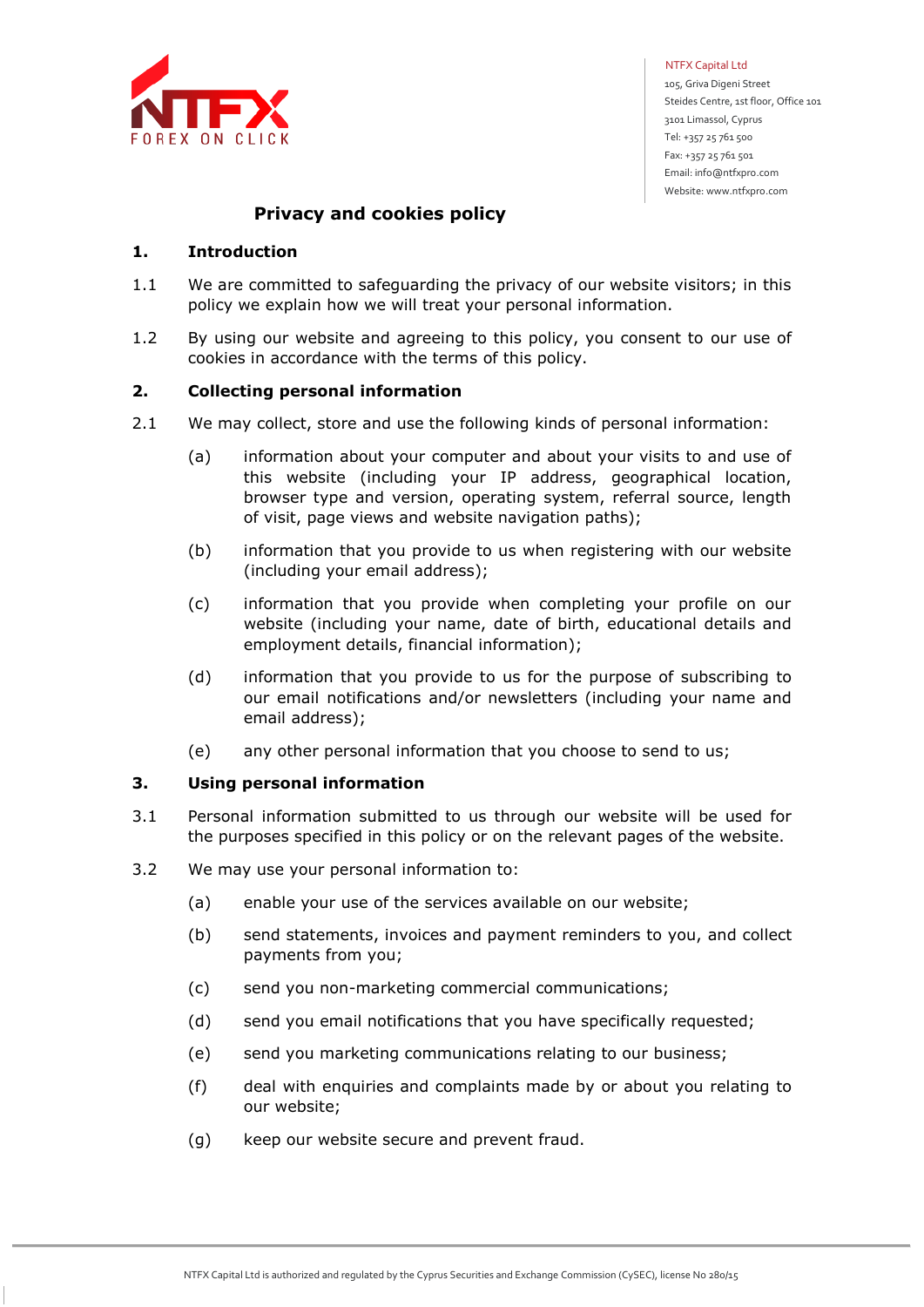

- 3.3 We will not, without your express consent, supply your personal information to any third party for the purpose of their or any other third party's direct marketing.
- 3.4 All our website financial transactions are handled through our payment services provider, EcommPay. You can review the provider's privacy policy at their respective websites. We will share information with our payment services provider only to the extent necessary for the purposes of processing payments you make via our website, refunding such payments and dealing with complaints and queries relating to such payments and refunds.

## **4. Disclosing personal information**

- 4.1 We may disclose your personal information:
	- (a) to the extent that we are required to do so by law;
	- (b) in connection with any ongoing or prospective legal proceedings;
	- (c) in order to establish, exercise or defend our legal rights (including providing information to others for the purposes of fraud prevention and reducing credit risk);
	- (d) to any person who we reasonably believe may apply to a court or other competent authority for disclosure of that personal information where, in our reasonable opinion, such court or authority would be reasonably likely to order disclosure of that personal information.
- 4.2 Except as provided in this policy, we will not provide your personal information to third parties.

## **5. International data transfers**

- 5.1 Information that we collect may be stored and processed in and transferred between any of the countries in which we operate in order to enable us to use the information in accordance with this policy.
- 5.2 Information that we collect may be transferred to the countries which do not have data protection laws equivalent to those in force in the European Economic Area.
- 5.3 You expressly agree to the transfers of personal information described in this Section 5.

## **6. Retaining personal information**

6.1 The Company will, as required by Law, retain your Personal Data on record for a period of at least five (5) years, which is calculated after the execution of the transactions or the termination of the business relationship or in case of termination of our business relationship.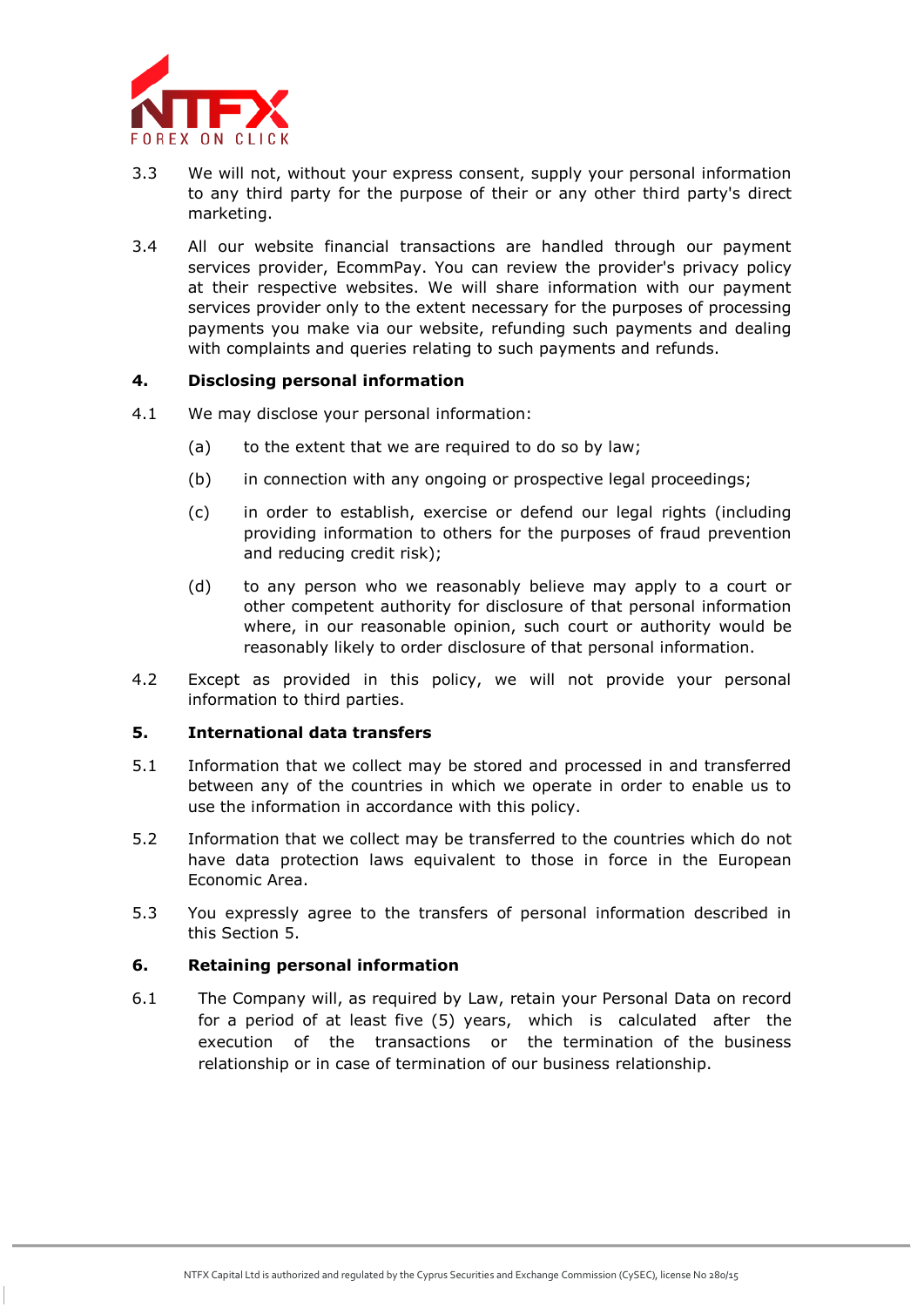

## **7. Security of personal information**

- 7.1 We will take reasonable technical and organisational precautions to prevent the loss, misuse or alteration of your personal information.
- 7.2 We will store all the personal information you provide on our secure (password- and firewall-protected) servers.
- 7.3 We do not store and maintain your credit/debit card data.
- 7.4 In accordance with the recommendations of Payment Card Industry Security Standards Council your card data are protected using Transport Layer encryption (TLS 1.2). At application level the data is protected by AES algorithm with 256 bit key.
- 7.5 You acknowledge that the transmission of information over the internet is inherently insecure, and we cannot guarantee the security of data sent over the internet.
- 7.6 You are responsible for keeping the password you use for accessing our website confidential; we will not ask you for your password (except when you log in to our website).
- 7.7 We do not maintain paper

# **8. Amendments**

- 8.1 We may update this policy from time to time by publishing a new version on our website.
- 8.2 We may notify you of changes to this policy by email or through the private messaging system on our website.

# **9. Your rights**

- 9.1 You may instruct us to provide you with any personal information we hold about you; provision of such information will be subject to the supply of appropriate evidence of your identity.
- 9.2 We may withhold personal information that you request to the extent permitted by law.
- 9.3 You may instruct us at any time not to process your personal information for marketing purposes.

## **10. Third party websites**

- 10.1 Our website includes hyperlinks to, and details of, third party websites.
- 10.2 We have no control over, and are not responsible for, the privacy policies and practices of third parties.

## **11. Updating information**

11.1 Please let us know if the personal information that we hold about you needs to be corrected or updated.

# **12. Сookies**